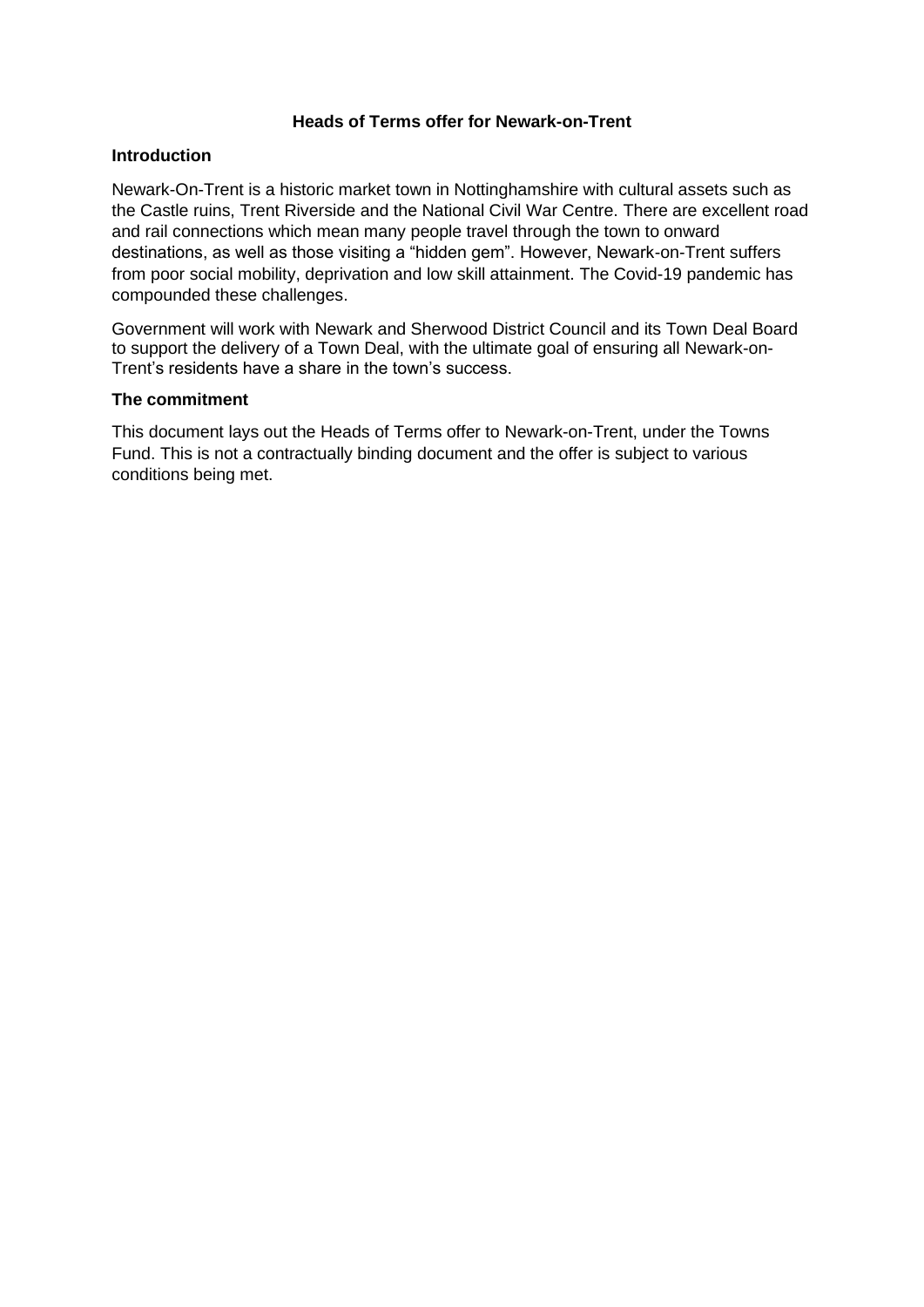- A list of agreed projects
- Details of business case assurance
- An update on actions taken in relation to the Heads of Terms key conditions
- A Delivery Plan (including details of the team, working arrangements and agreements with stakeholders)
- A Monitoring and Evaluation Plan
- Confirmation of funding arrangements and financial profiles for each project
- Undertaking Public Sector Equalities Duty analysis
- Approval from the Town Deal Board and Lead Council

Newark-on-Trent should: conduct project assurance in line with agreed routes for each individual project; Develop a more detailed private sector engagement plan for private sector. Provide more detail on how projects are addressing Clean Growth principles.

If the priority projects identified for funding do not progress, MHCLG cannot guarantee that funding can be assigned to alternative projects or that if it is those will be to the same value. This may result in an overall reduction in the amount of funding received.

Within two months of accepting this offer, Newark-on-Trent should confirm in writing details of projects being taken forward and a plan for addressing key conditions relating to those projects and the overall Town Investment Plan. This should be sent to [towns.fund@communities.gov.uk,](mailto:towns.fund@communities.gov.uk) copied to the town lead.

Newark-on-Trent must complete business cases for the projects being taken forward and submit the Summary Document within 12 months of the deal being agreed. MHCLG will then provide funding up to the maximum agreed amount of **£25 million,** provided that all conditions have been met.

Signed:

Chair of the Town Deal Board

\_\_\_\_\_\_\_\_\_\_\_\_\_\_\_\_\_\_\_\_\_\_\_\_\_\_

Chief Executive of lead Council

\_\_\_\_\_\_\_\_\_\_\_\_\_\_\_\_\_\_\_\_\_\_\_\_\_\_

\_\_\_\_\_\_\_\_\_\_\_\_\_\_\_\_\_\_\_\_\_\_\_\_\_\_

MHCLG Minister

Date: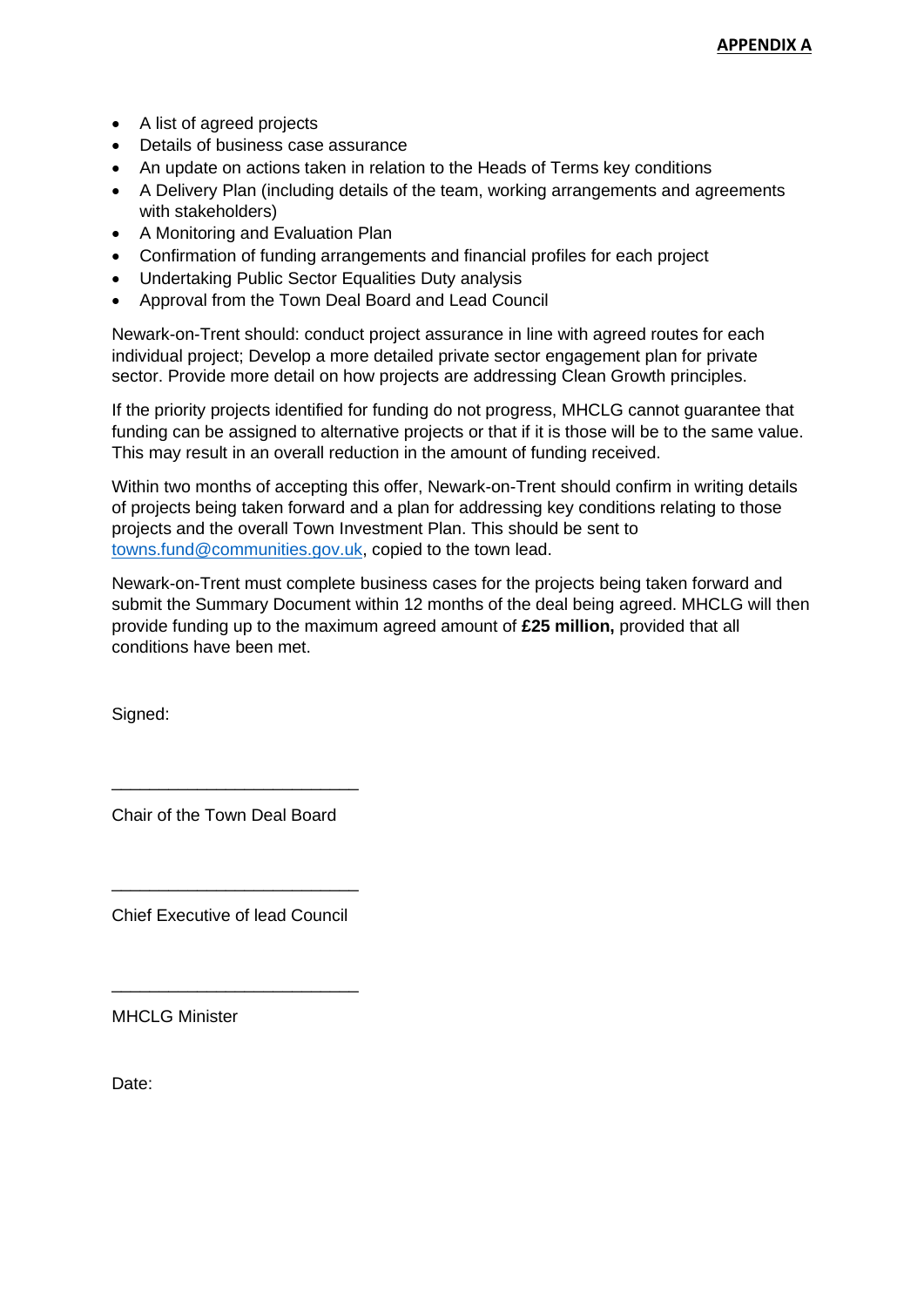## **ANNEX B: PROJECTS WITHIN SCOPE OF THE TOWN DEAL**

The Town Deal offer is a maximum of **£25 million** of MHCLG funding in total.

Within this maximum amount Newark may take forward projects selected from those listed below.

This funding will be subject to successfully completing Phase 2 of the Towns Fund process, including detailed project development and business case assurance at local level. It is also dependent on final spending profiles, including the RDEL/CDEL split being provided, and the further project-specific conditions set out below being met.

| Project                                                                                                                                                                                                                                           | <b>Fundin</b><br>g offer<br>limit | <b>Match</b> | <b>Expected outputs and</b><br>outcomes                                                                                                                                                                                                                                                                                                                                                                                                                                                               | <b>Conditions</b> | Fast<br>track<br>(Y/N) |
|---------------------------------------------------------------------------------------------------------------------------------------------------------------------------------------------------------------------------------------------------|-----------------------------------|--------------|-------------------------------------------------------------------------------------------------------------------------------------------------------------------------------------------------------------------------------------------------------------------------------------------------------------------------------------------------------------------------------------------------------------------------------------------------------------------------------------------------------|-------------------|------------------------|
| <b>LCG</b><br><b>Construction</b><br><b>College</b><br>To provide<br>additional<br>courses in<br>traditional<br>trades<br>(plumbing,<br>bricklaying,<br>joinery and<br>stonemasonry),<br>to over 600<br>new students<br>over the next 5<br>years. | £0.39m                            | £0.2m        | <b>Education to</b><br>$\bullet$<br>employment route -<br>688<br>Development of<br>$\bullet$<br>brownfield land - TBC<br>668 new learners<br>$\bullet$<br>Perception of place by<br>$\bullet$<br>businesses - % TBC                                                                                                                                                                                                                                                                                   | N/A               | Y                      |
| <b>International</b><br><b>Air and Space</b><br><b>Training</b><br><b>Institute</b><br>To develop an<br>International Air<br>and Space<br><b>Training Facility</b><br>which blends<br>education with<br>practical<br>experience.                  | £10.6m                            | £5m          | New jobs regionally<br>$\bullet$<br>and nationally - TBC<br>3rd Generation<br>$\bullet$<br><b>Advanced Aviation</b><br>Skills Centre - an<br>international air and<br>training institute<br>Contribution to<br>$\bullet$<br>national strategies<br><b>Education to</b><br>$\bullet$<br>employment route<br>168 new learners<br>$\bullet$<br>assisted - new air and<br>space engineers by<br>2024<br>100 new air and<br>space pilots by 2024<br>160 new aviation<br>$\bullet$<br>ground staff by 2024. | N/A               | Y                      |
| <b>YMCA Newark</b><br>and Sherwood                                                                                                                                                                                                                | £ 2m                              | £13.6<br>m   | Increase in capacity<br>$\bullet$<br>and accessibility to                                                                                                                                                                                                                                                                                                                                                                                                                                             | N/A               | Y                      |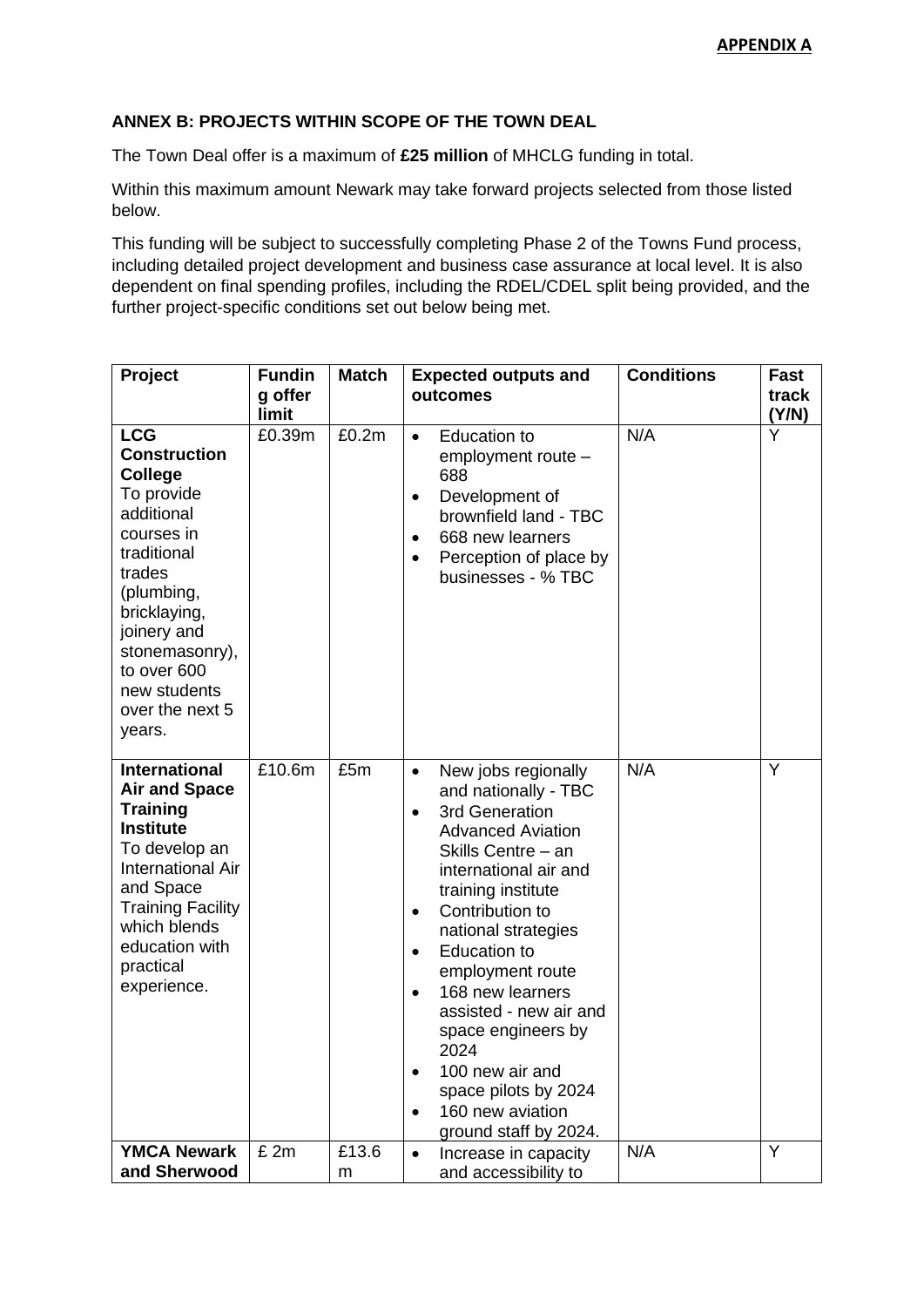| <b>Community</b><br>and Activity<br><b>Village</b><br>To redevelop<br>8.95 hectares<br>of derelict<br>space in the<br>heart of<br>Newark, with a<br>mixture of<br>physical and<br>creative<br>activities,<br>education and<br>health to<br>ensure the<br>village is a<br>catalyst for<br>broader social<br>change |       |            | new or improved skills<br>facilities - TBC<br>Increase in the<br>$\bullet$<br>breadth of the local<br>skills offer that<br>responds to local<br>skills needs - TBC<br>Increase in the<br>$\bullet$<br>amount (and diversity)<br>of high quality,<br>affordable commercial<br>floor space - TBC<br>2150 learners Level<br>E-3-to-Degree per<br>annum by 2024<br>1977 sqm of high<br>$\bullet$<br>quality, affordable and<br>sustainable<br>commercial spaces by<br>2022<br>202 FTE jobs will be<br>٠<br>created between 2021<br>and 2023,<br>50 FTE jobs will be<br>$\bullet$<br>safeguarded between<br>2020 and 2023<br>100 FTE jobs<br>sustained between<br>2020 to 2023 |  |
|-------------------------------------------------------------------------------------------------------------------------------------------------------------------------------------------------------------------------------------------------------------------------------------------------------------------|-------|------------|---------------------------------------------------------------------------------------------------------------------------------------------------------------------------------------------------------------------------------------------------------------------------------------------------------------------------------------------------------------------------------------------------------------------------------------------------------------------------------------------------------------------------------------------------------------------------------------------------------------------------------------------------------------------------|--|
| <b>Newark Cycle</b><br><b>Town</b><br>Deliver a new<br>cycle scheme<br>and facilities in<br>partnership with<br><b>Brompton Bike</b><br>Hire.                                                                                                                                                                     | £0.2m | £0.35<br>m | N/A<br>Y<br>New or upgraded<br>$\bullet$<br>cycle or walking paths<br>- TBC<br>Wider cycling<br>infrastructure such as<br>cycle parking - TBC<br>Increased modal shift<br>$\bullet$<br>- TBC<br>Commuter flow of<br>2025 - TBC<br>Increase in the<br>$\bullet$<br>number of trips by<br>purpose and main<br>mode - TBC<br>Stimulate other bike<br>$\bullet$<br>hire options /<br>programmes - TBC                                                                                                                                                                                                                                                                         |  |
| <b>Newark Castle</b><br><b>Gatehouse</b><br>To restore the<br>structure of an<br>iconic building<br>to be used as a                                                                                                                                                                                               | £2.6m | £4.24<br>m | Y<br>N/A<br>New, upgraded or<br>$\bullet$<br>protected community<br>hubs, spaces or asset<br>Young people and<br>$\bullet$<br>family's educational                                                                                                                                                                                                                                                                                                                                                                                                                                                                                                                        |  |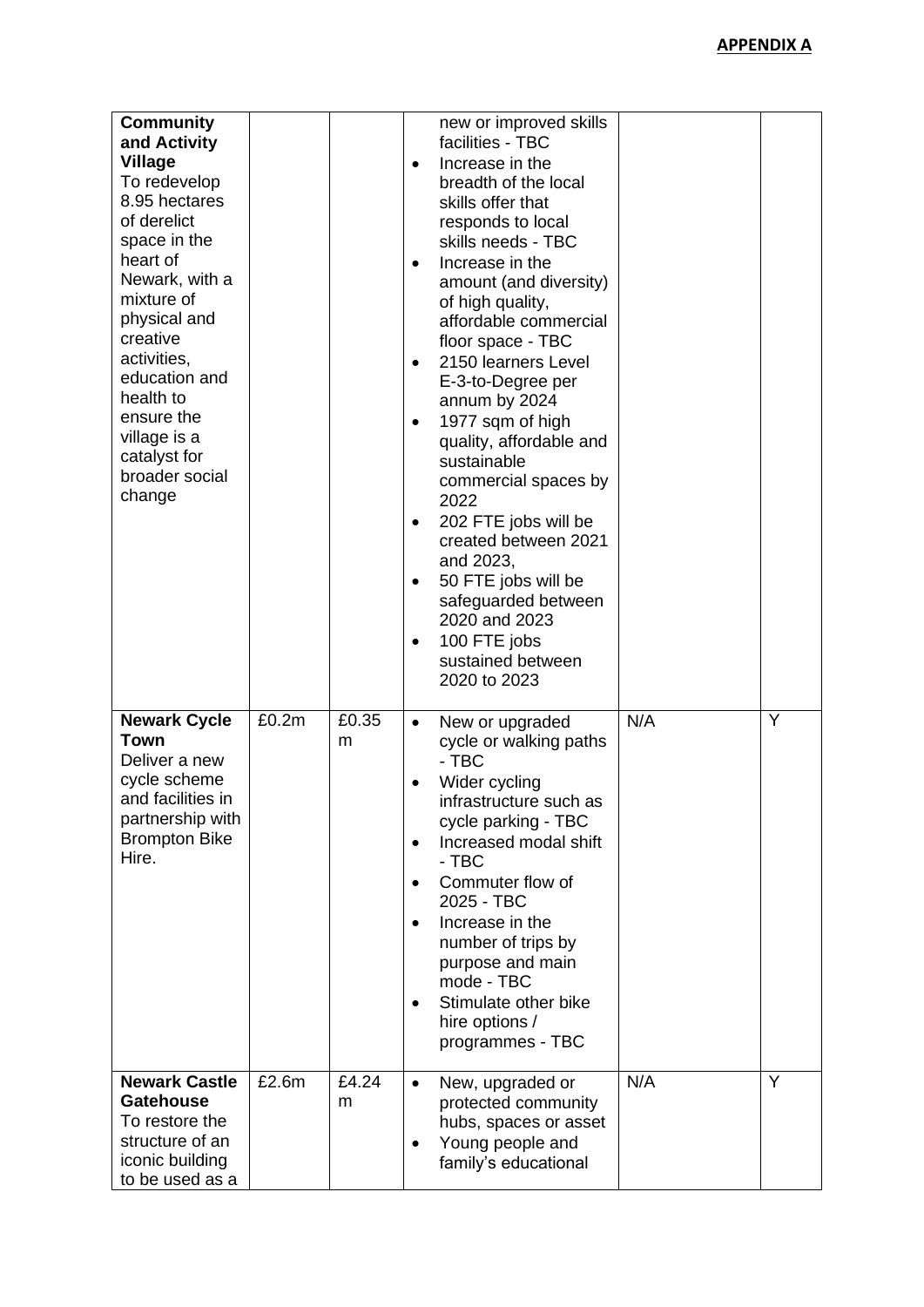| flexible facility<br>for education,<br>research and<br>interpretation<br>from our past<br>and shared<br>community<br>space.                                                                                                                                                                               |     |            | facilities and social<br>community hub<br>20% increase in<br>$\bullet$<br>visitors to arts, cultural<br>and heritage events<br>and venues by 2025<br>Economic impact to<br>the district of<br>£1.578million, based<br>upon an average day<br>visitor spend of £35<br>and an average<br>overnight staying<br>visitor spend of £175.<br>Providing access to a<br>new audience<br>including the young<br>people and those from<br>a non-white ethnic<br>background  |  |
|-----------------------------------------------------------------------------------------------------------------------------------------------------------------------------------------------------------------------------------------------------------------------------------------------------------|-----|------------|------------------------------------------------------------------------------------------------------------------------------------------------------------------------------------------------------------------------------------------------------------------------------------------------------------------------------------------------------------------------------------------------------------------------------------------------------------------|--|
| Former M & S<br><b>Development</b><br>The purchased<br>former M &S<br>will be<br>redeveloped,<br>retaining a<br>smaller,<br>commercially<br>attractive retail<br>high street offer<br>at ground floor<br>and introducing<br>a significant<br>number of high-<br>quality<br>apartments at<br>upper levels. | £2m | £8.56<br>m | N/A<br>Y<br>Development of a<br>$\bullet$<br>vacant residential<br>anchor into a<br>residential offer of 1-4<br>properties<br>26-30 flats<br>٠<br><b>Reposition the Town</b><br>Centre retail offer with<br>16.58 sqft of<br>employment space.<br>Increase of 107<br>$\bullet$<br>residents to the Town<br>Centre living<br>population<br>£549,000 of annual<br>expenditures in the<br>local economy<br>£108,000 of annual<br>$\bullet$<br>Council Tax revenues. |  |
| <b>Newark</b><br><b>Southern Link</b><br>Rd<br>The completion<br>of the<br>Middlebeck<br>Sustainable<br>Urban<br>Extension<br>(SUE) including<br>the Newark<br>Southern Link<br>Road (SLR),<br>connecting the                                                                                             | £9m | £16m       | Y<br>N/A<br>6.44km of road<br>$\bullet$<br>constructed<br>1.8km of shared used<br>$\bullet$<br>footway<br>3150 new homes<br>$\bullet$<br>5000 jobs will be<br>$\bullet$<br>created<br>Vehicle flows - TBC<br>$\bullet$<br>Number of trips by<br>$\bullet$<br>purpose and main<br>mode - TBC<br>Percentage reduction<br>$\bullet$<br>in congestion being<br>highlighted as a                                                                                      |  |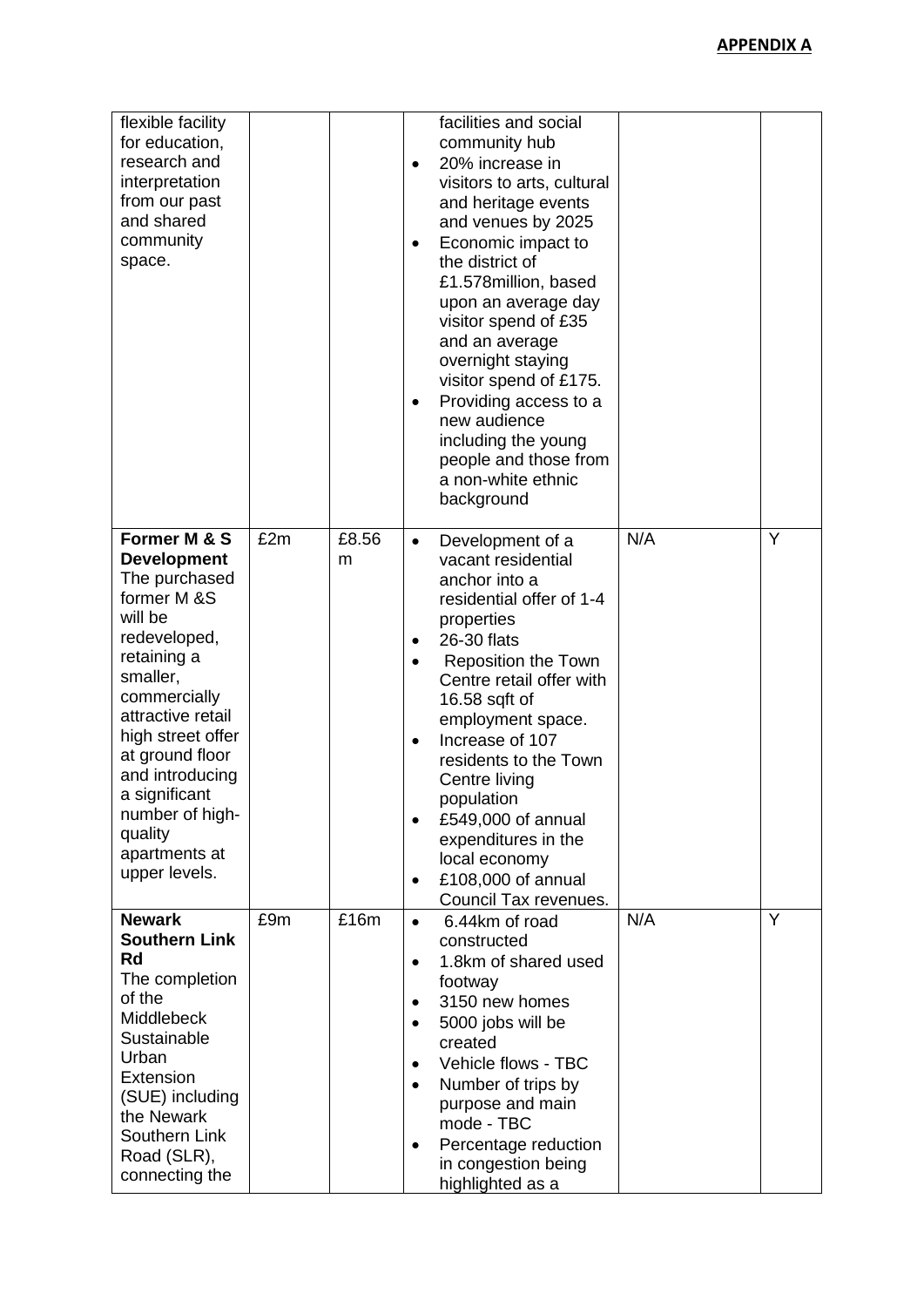| A1 to the A46,<br>is central to<br>delivering the<br>Council's Local<br>Plan growth<br>strategy.                                                                                                                                                                                                                  |       |           | dislike of Newark -<br><b>TBC</b>                                                                                                                                                                                                                                                                                                                                                                                                                                                                                                                                                                                                                                                                                                                                                                                                                                                                                                                                                                                                                                                                        |              |
|-------------------------------------------------------------------------------------------------------------------------------------------------------------------------------------------------------------------------------------------------------------------------------------------------------------------|-------|-----------|----------------------------------------------------------------------------------------------------------------------------------------------------------------------------------------------------------------------------------------------------------------------------------------------------------------------------------------------------------------------------------------------------------------------------------------------------------------------------------------------------------------------------------------------------------------------------------------------------------------------------------------------------------------------------------------------------------------------------------------------------------------------------------------------------------------------------------------------------------------------------------------------------------------------------------------------------------------------------------------------------------------------------------------------------------------------------------------------------------|--------------|
| Newark's<br><b>Cultural Heart</b><br>The project<br>aims to build a<br>cultural offer<br>that will have a<br>positive impact<br>for the<br>community of<br>Newark, all who<br>live, work and<br>visit there, and<br>build a sense of<br>place for the<br>town, balancing<br>design with<br>commercial<br>reality. | £2.1m | £0.2m     | Provide more<br>New, upgraded or<br>$\bullet$<br>clarity on the<br>protected community<br>outputs and<br>hubs, spaces or<br>outcomes of this<br>assets - TBC<br>project.<br>New, upgraded or<br>$\bullet$<br>protected community<br>Provide detailed<br>centres, sports or<br>project delivery<br>athletics facilities,<br>and<br>museums, arts<br>management<br>venues, theatres,<br>plan<br>libraries, film facilities,<br>incorporating:<br>prominent landmarks<br>governance<br>or historical buildings,<br>mechanisms;<br>parks or gardens -<br>project<br><b>TBC</b><br>gateways;<br>Increased and closer<br>$\bullet$<br>sustainability<br>collaboration with<br>measures.<br>employers - TBC<br>Increase in footfall<br>$\bullet$<br>and visitor spend -<br><b>TBC</b><br>5% increase in<br>$\bullet$<br>positive perceptions of<br>the place by<br>businesses.<br>10% increase in<br>$\bullet$<br>positive perception of<br>the place by<br>residents/businesses/<br>visitors.<br>10 enterprises utilising<br>$\bullet$<br>high quality,<br>affordable and<br>sustainable<br>commercial spaces. | N            |
| <b>Smart</b><br>Innovation,<br><b>Supply Chain</b><br>& Logistics<br><b>Enterprise</b><br>Zone<br>(SiSCLog)<br>The creation of<br>a new 'Smart<br>Innovation,<br>Supply Chain,<br>and Logistics                                                                                                                   | £4m   | £16m<br>+ | Provide a<br>Increase in capacity<br>$\bullet$<br>and accessibility to<br>detailed project<br>delivery and<br>new or improved skills<br>facilities - TBC<br>management<br>plan<br>Increased and closer<br>$\bullet$<br>incorporating<br>collaboration with<br>governance<br>employers - TBC<br>mechanisms<br>Increase in the<br>$\bullet$<br>and project<br>breadth of the local<br>gateways.<br>skills offer - TBC<br>Including:<br>Increase in the<br>$\bullet$<br>analysis of                                                                                                                                                                                                                                                                                                                                                                                                                                                                                                                                                                                                                         | $\mathsf{N}$ |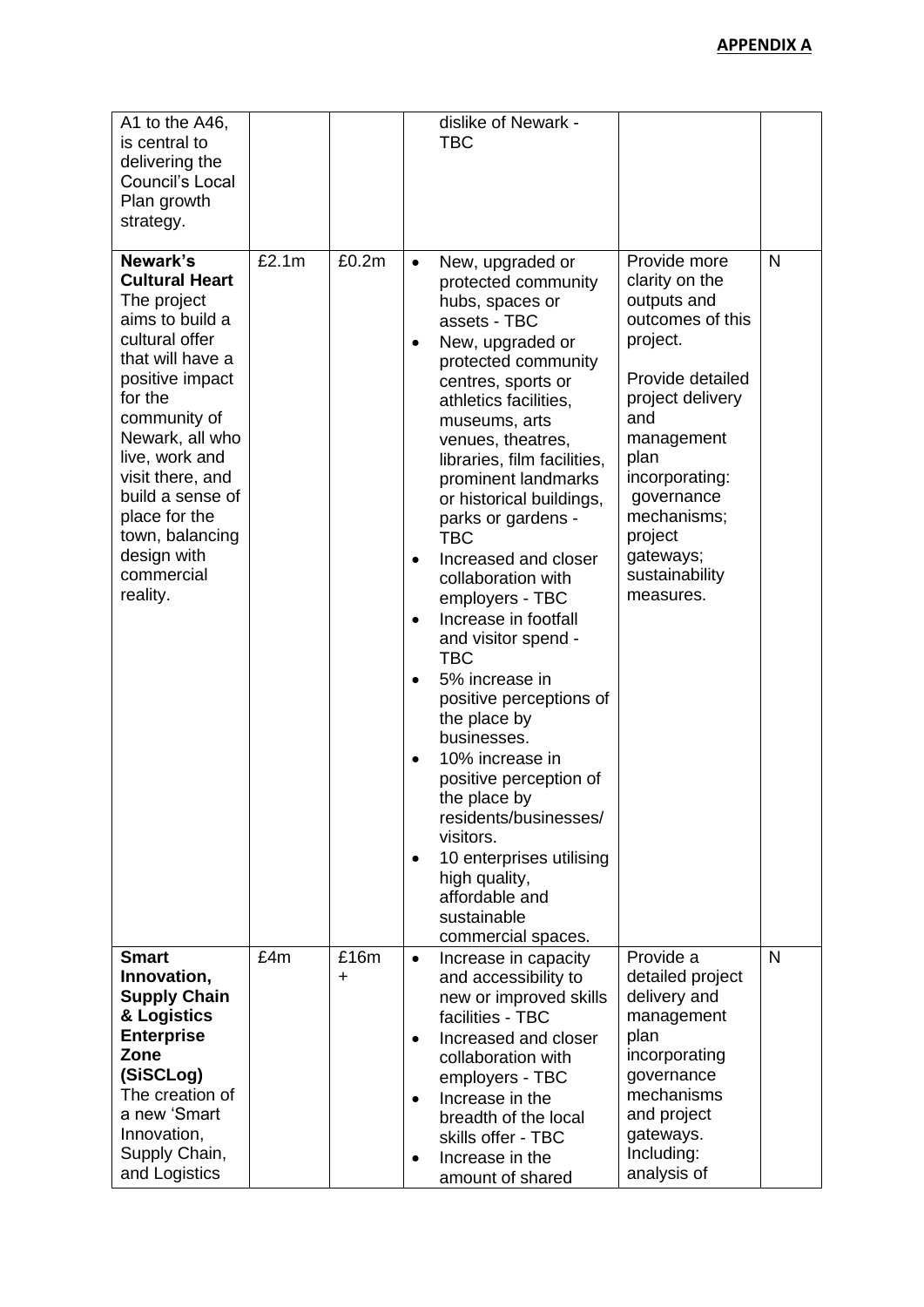| Zone'<br>(SiSCLog),<br>which will blend<br>local skills,<br>innovation, and<br>inspiration from<br>the best<br>examples of<br>high-tech zones<br>in Europe.             |     |            |                                     | workspace or<br>innovation facilities -<br><b>TBC</b><br>Remediation and/or<br>development of<br>abandoned or<br>dilapidated sites -<br>TBC<br>Working age<br>population with<br>qualifications - TBC<br>Number of start-ups<br>and scale ups - TBC                                   | market demand,<br>delivery<br>partnership,<br><b>VfM</b><br>assessment.                                                                                 |   |
|-------------------------------------------------------------------------------------------------------------------------------------------------------------------------|-----|------------|-------------------------------------|---------------------------------------------------------------------------------------------------------------------------------------------------------------------------------------------------------------------------------------------------------------------------------------|---------------------------------------------------------------------------------------------------------------------------------------------------------|---|
| <b>Police Station</b><br>relocation<br>Project to<br>relocate the<br>town Police<br>station to a<br><b>Public Services</b><br>Hub (expansion<br>of Council<br>offices). | £1m | £0.94<br>m | $\bullet$<br>$\bullet$<br>$\bullet$ | New build of police<br>station<br>Provision of new<br>community safety<br>assets such as CCTV<br>and ANPR (automatic<br>number plate<br>recognition)<br>Improved perceptions<br>of the place by<br>residents/businesses/<br>visitors - % TBC<br>Reduction in crime<br>and ASB - % TBC | Provide further<br>information on<br>alignment to<br><b>Towns Fund</b><br>intervention<br>framework;<br>including detail<br>on outputs and<br>outcomes. | Y |

## **General conditions**

There are also the following requirements for the process and governance:

- **TIP improvements**: Develop a more detailed private sector engagement plan for private sector. Provide more detail on how Clean Growth principles are embedded.
- **Assurance**: The business cases for projects will be taken through Newark and Sherwood Council, in line with local assurance processes.
- **Public Sector Equalities Duty**: Newark-on-Trent will undertake programme-wide level impact assessment, relevant project-level impact assessment and relevant Environmental Impact Assessments.

If the priority projects identified for funding do not progress, MHCLG cannot guarantee that funding can be assigned to alternative projects or that if it is those will be to the same value. This may result in an overall reduction in the amount of funding Newark receives.

Within two months of accepting this offer, Newark should provide the following information to [towns.fund@communities.gov.uk,](mailto:towns.fund@communities.gov.uk) copied to the town lead (annex a in business case guidance):

- Details of the projects being taken forward (including for each project the capital/revenue split and the financial profile)
- Overall capital/revenue split and financial profile for the Town Deal
- A plan for addressing key conditions relating to those projects and the overall Town Investment Plan.